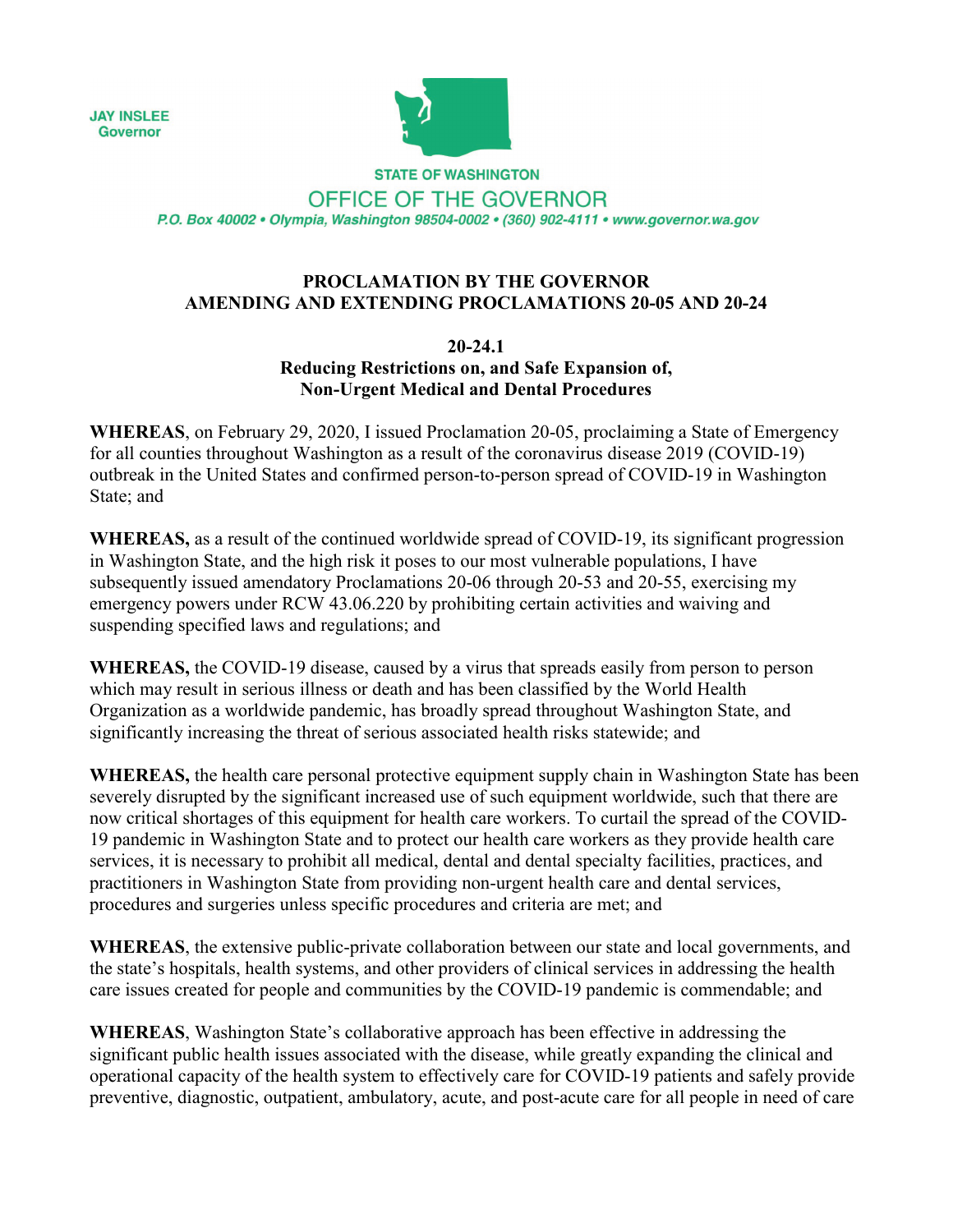via both in-person and virtual means. The professionalism, expertise, and compassion of Washington's clinicians, nurses, and other health care professionals during the COVID-19 pandemic has been exemplary; and

**WHEREAS** in the early days of the pandemic, I, in collaboration with the Washington State Department of Health and health care system partners, established a data-driven approach to addressing the health and safely of Washington's citizens and communities. The actions taken pursuant to this approach reduced the impact of the disease in the State. As the State moves into its Safe Start of the economy, it is important that the healthcare system move rapidly towards a more normal operating position and expand access to care for patients in a manner that is safe and equitable; and

**WHEREAS**, I support extending Proclamation 20-29, which requires telemedicine payment parity through year-end 2020, when the new parity law in SB 5385 will formally take effect. However, the extension must be approved by the Legislature.

**WHEREAS**, recognizing that health status is impacted both by social determinants of health and untreated health conditions, it is vital that public and private sector participants in the health care system work to enhance public health capabilities and capacity, such as testing, contact tracing and follow-up, and that access to appropriate care be expanded as safely as possible; and

**WHEREAS**, the exercise of clinical judgement by healthcare and dental professionals related to the care of patients is essential, and it is essential for all of our health and dental partners to follow the same procedures as outlined in this proclamation and work together to protect the health of all of our residents; and

**WHEREAS,** the worldwide COVID-19 pandemic and its progression throughout Washington State continues to threaten the life and health of our people as well as the economy of Washington State, and remains a public disaster affecting life, health, property or the public peace; and

**WHEREAS**, the Washington State Department of Health continues to maintain a Public Health Incident Management Team in coordination with the State Emergency Operations Center and other supporting state agencies to manage the public health aspects of this ongoing incident; and

**WHEREAS**, the Washington State Military Department Emergency Management Division, through the State Emergency Operations Center, continues coordinating resources across state government to support the Department of Health and local health officials in alleviating the impacts to people, property, and infrastructure, and continues coordinating with the Department of Health in assessing the impacts and long-term effects of the incident on Washington State and its people.

**NOW, THEREFORE,** I, Jay Inslee, Governor of Washington, as a result of the above-noted situation, and under Chapters 38.08, 38.52 and 43.06 RCW, do hereby proclaim that a State of Emergency continues to exist in all Washington State counties, that Proclamation 20-05 and all amendments thereto remain in effect, and that Proclamations 20-05 and 20-24 are amended to immediately prohibit certain medical and dental procedures, with exceptions, and as provided herein.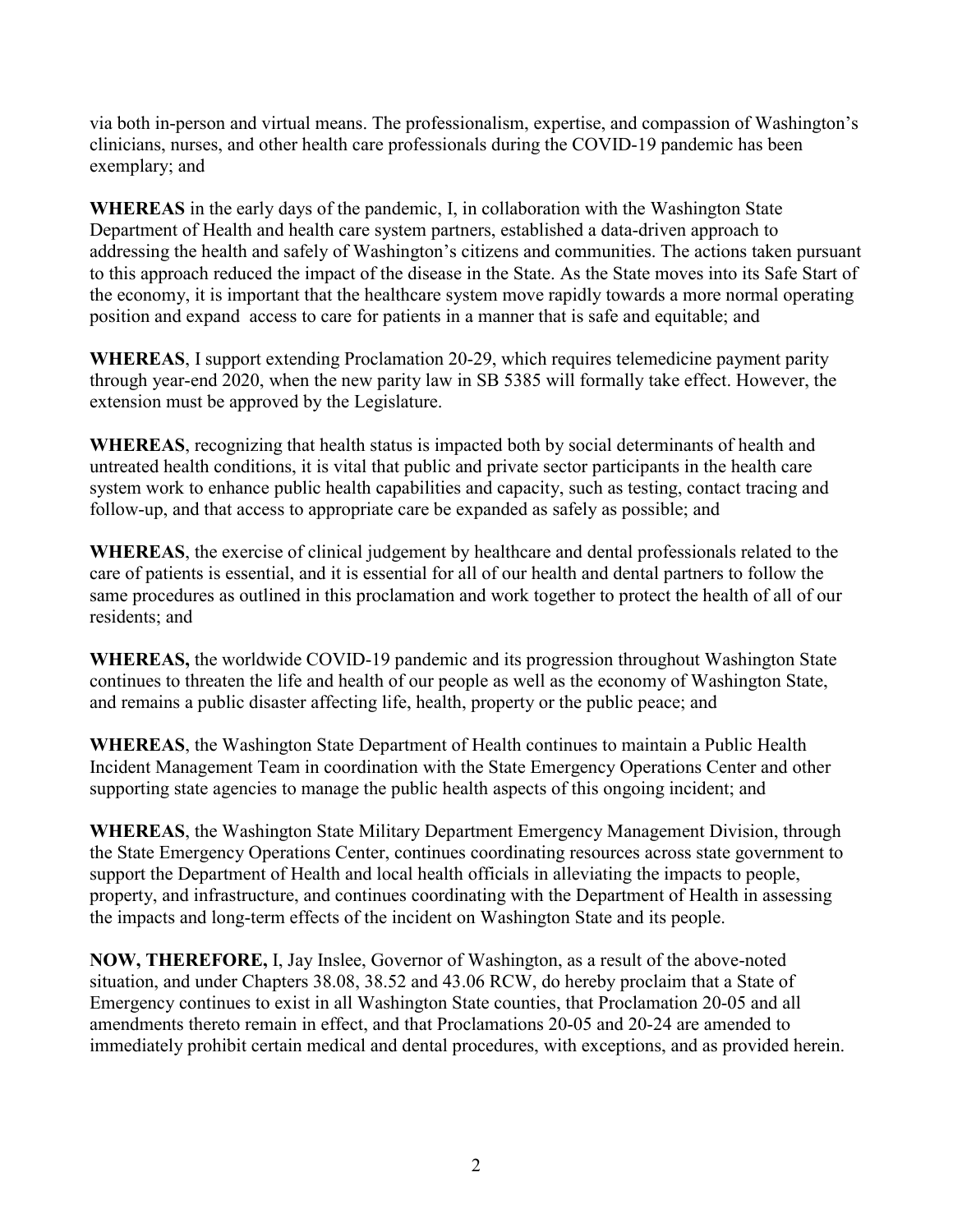I again direct that the plans and procedures of the *Washington State Comprehensive Emergency Management Plan* be implemented throughout state government. State agencies and departments are directed to continue utilizing state resources and doing everything reasonably possible to support implementation of the *Washington State Comprehensive Emergency Management Plan* and to assist affected political subdivisions in an effort to respond to and recover from the COVID-19 pandemic.

I continue to order into active state service the organized militia of Washington State to include the National Guard and the State Guard, or such part thereof as may be necessary in the opinion of The Adjutant General to address the circumstances described above, to perform such duties as directed by competent authority of the Washington State Military Department in addressing the outbreak. Also, I continue to direct the Department of Health, the Washington State Military Department Emergency Management Division, and other agencies to identify and provide appropriate personnel for conducting necessary and ongoing incident related assessments.

**FURTHERMORE**: based on the above situation and under the provisions of RCW 43.06.220(1)(h), to help preserve and maintain life, health, property or the public peace, I hereby prohibit all medical, dental and dental specialty facilities, practices, and practitioners in Washington State from providing non-urgent health care and dental services, procedures, and surgeries unless they act in good faith and with reasonable clinical judgment to meet and follow the procedures and criteria provided below:

# COVID Assessment:

Local health jurisdictions (LHJs) in collaboration with their health partners, should assess the COVID-19 status in the communities they serve. This assessment should be updated on a regular basis. Important COVID-19 disease information relevant to this assessment is available at [https://www.doh.wa.gov/Emergencies/NovelCoronavirusOutbreak2020COVID19/DataDashboard,](https://www.doh.wa.gov/Emergencies/NovelCoronavirusOutbreak2020COVID19/DataDashboard) and LHJs should have relevant information as well.

## Expansion/Contraction of Care Plan

Each health care, dental or dental specialty facility, practice, or practitioner must develop an expansion/contraction of care plan that is both congruent with community COVID-19 assessment described above, consistent with the clinical and operational capabilities and capacities of the organization, and responsive to the criteria provided below.

Expansion/contraction of care plans should be operationalized based on the standards of care that are in effect in the health care facility, practice or practitioner's relevant geography as determined by that region's emergency health care coalition, as follows:

- Conventional Care Phase All appropriate clinical care can be provided.
- Contingency Care Phase All appropriate clinical care can be provided so long as there is sufficient access to PPE and, for hospitals, surge capacity is at least 20%.
- Crisis Care Phase All emergent and urgent care shall be provided; elective care, that the postponement of which for more than 90 days would, in the judgement of the clinician, cause harm; the full suite of family planning services and procedures, newborn care, infant and pediatric vaccinations, and other preventive care, such as annual flu vaccinations, can continue.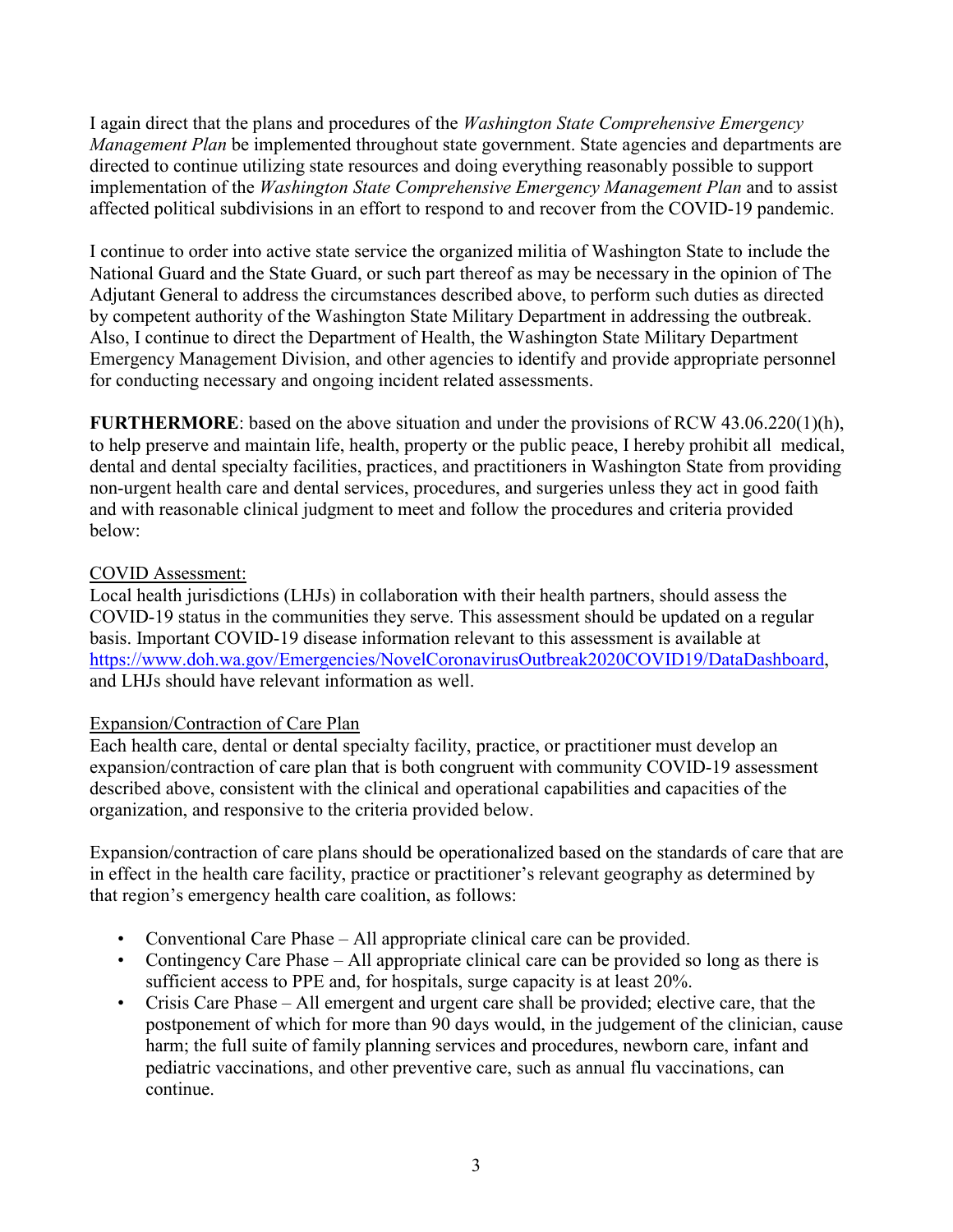### Criteria for Resuming Non-Urgent Procedures

Until there is an effective vaccine, effective treatment, or herd immunity and until supply chains for PPE return to a more normal status, hospitals and LHJs will work together to maintain some level of surge capacity in our health care system and prudently use PPE so that we can keep health care workers safe and provide the needed health care to our communities. To this end, the following must be met by health care, dental and dental specialty facilities, practices, and practitioners:

- Exercise clinical judgment to determine the need to deliver a health care service, in the context of the broader health care and dental needs of patients and communities and in the context of the pandemic, and within the parameters of operation provided by the health care, dental or dental specialty facility, practice or practitioner setting in which they are providing services.
- Continuously monitor capacity in the system to ensure there are resources, including ventilators, beds, PPE, blood and blood products, pharmaceuticals, and trained staff available to combat any potential surges of COVID-19, participation, as required by Department of Health guidelines, with the WA HEALTH data reporting system to allow for a state-wide common operating perspective on resource availability.
- Follow Department of Health's current PPE conservation guidance, which will be regularly reviewed and updated by the Department of Health, as published on the Department of Health website at https://www.doh.wa.gov/Emergencies/Coronavirus. If the health care facility, practice or practitioner's PPE status deteriorates, adjustments to expansion of care will be required.
- Review infection prevention policies and procedures and update, as necessary, to reflect current best practice guidelines for universal precautions.
- Develop a formal employee feedback process to obtain direct input regarding care delivery processes, PPE, and technology availability related to expansion of care.
- Appropriately use telemedicine. Appropriate use of telemedicine will facilitate access to care while helping minimize the spread of the virus to other patients and/or health care workers.
- Use on-site fever screening and self-reporting of COVID-19 symptom screening for all patients, visitors and staff prior to (the preferred approach), or immediately upon, entering a facility or practice.
- For clinical procedures and surgeries, develop and implement setting-appropriate, preprocedure COVID-19 testing protocols that are based on availability, Department of Health guidance, if any, and/or relevant and reputable professional clinical sources and research.
- Implement policies for non-punitive sick leave that adhere to U.S. Centers for Disease Control and Prevention (CDC) return-to-work guidance.
- Post signage that strongly encourages staff, visitors and patients to practice frequent hand hygiene with soap and water or hand sanitizer, avoid touching their face, and practice cough etiquette.
- Maintain strict social distancing in patient scheduling, check-in processes, positioning and movement within a facility. Set up waiting rooms and patient care areas to facilitate patients, visitors and staff to maintain ≥6 feet of distance between them whenever possible, consider rooming patients directly from cars or parking lots, space out appointments, and consider scheduling or spatially separating well visits from sick visits.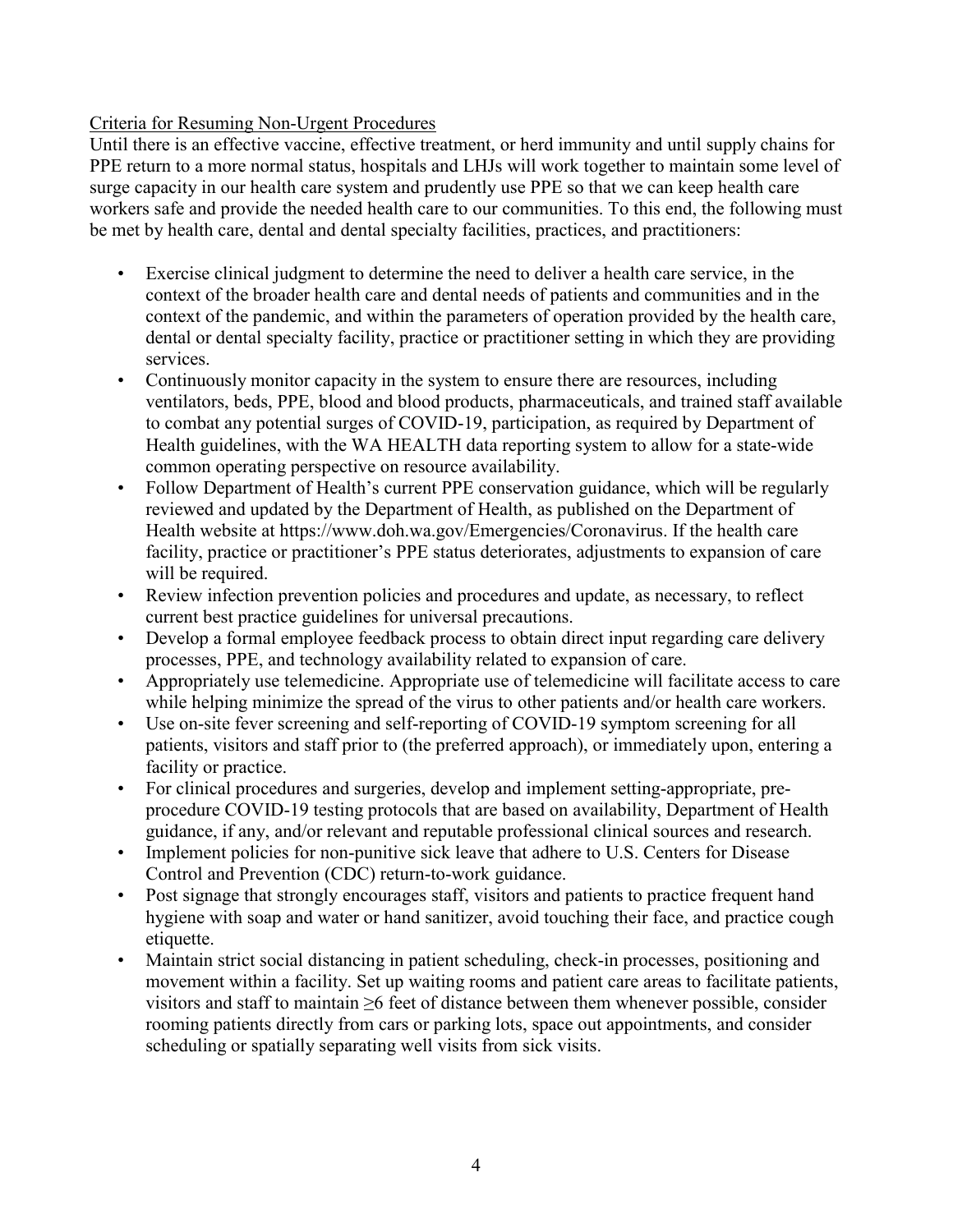- Limit visitors to those essential for the patient's well-being and care. Visitors should be screened for symptoms prior to entering a health care facility and ideally telephonically prior to arriving. Visitors who are able should wear a mask or other appropriate face covering at all times while in the health care facility as part of universal source control.
- Ambulatory patients, who are able and when consistent with the care being received, should wear a mask or other appropriate face covering at all times while in the health care facility as part of universal source control.
- Frequently clean and disinfect high-touch surfaces regularly using an EPA-registered disinfectant.
- Identify and implement strategies for addressing employees who have had unprotected exposures to COVID-19 positive patients, are symptomatic, or ill, which should include requiring COVID-19 positive employees to stay at home while infectious, and potentially restricting employees who were directly exposed to the COVID-19 positive employee. Timely notification of employees with potential COVID-19 exposure and appropriate testing of employees who are symptomatic should be a component of these strategies. Follow CDC cleaning guidelines to deep clean after reports of an employee with suspected or confirmed COVID-19 illness. This may involve the closure of the business until the location can be properly disinfected.
- Educate patients about COVID-19 in a language they best understand. The education should include the signs, symptoms, and risk factors associated with COVID-19 and how to prevent its spread.
- Follow requirements in Governor Inslee's Proclamation 20-46 *High-Risk Employees – Workers' Rights*.

**ADDITIONALLY,** for purposes of this Proclamation, evaluation of "harm" is the same as described in the May 7, 2020, Updated Interpretive Statement related to Proclamation 20-24, and is repeated here: The decision to perform any surgery or procedure in hospitals, ambulatory surgical facilities, dental, orthodontic, and endodontic offices, including examples of those that could be delayed should be weighed against the following criteria when considering potential harm to a patient's health and well-being:

- Expected advancement of disease process
- Possibility that delay results in more complex future surgery or treatment
- Increased loss of function
- Continuing or worsening of significant or severe pain
- Deterioration of the patient's condition or overall health
- Delay would be expected to result in a less-positive ultimate medical or surgical outcome
- Leaving a condition untreated could render the patient more vulnerable to COVID-19 contraction, or resultant disease morbidity and/or mortality
- Non-surgical alternatives are not available or appropriate per current standards of care
- Patient's co-morbidities or risk factors for morbidity or mortality, if inflicted with COVID-19 after procedure is performed

Furthermore, diagnostic imaging, diagnostic procedures or testing should continue in all settings based on clinical judgement that uses the same definition of harm and criteria as listed above.